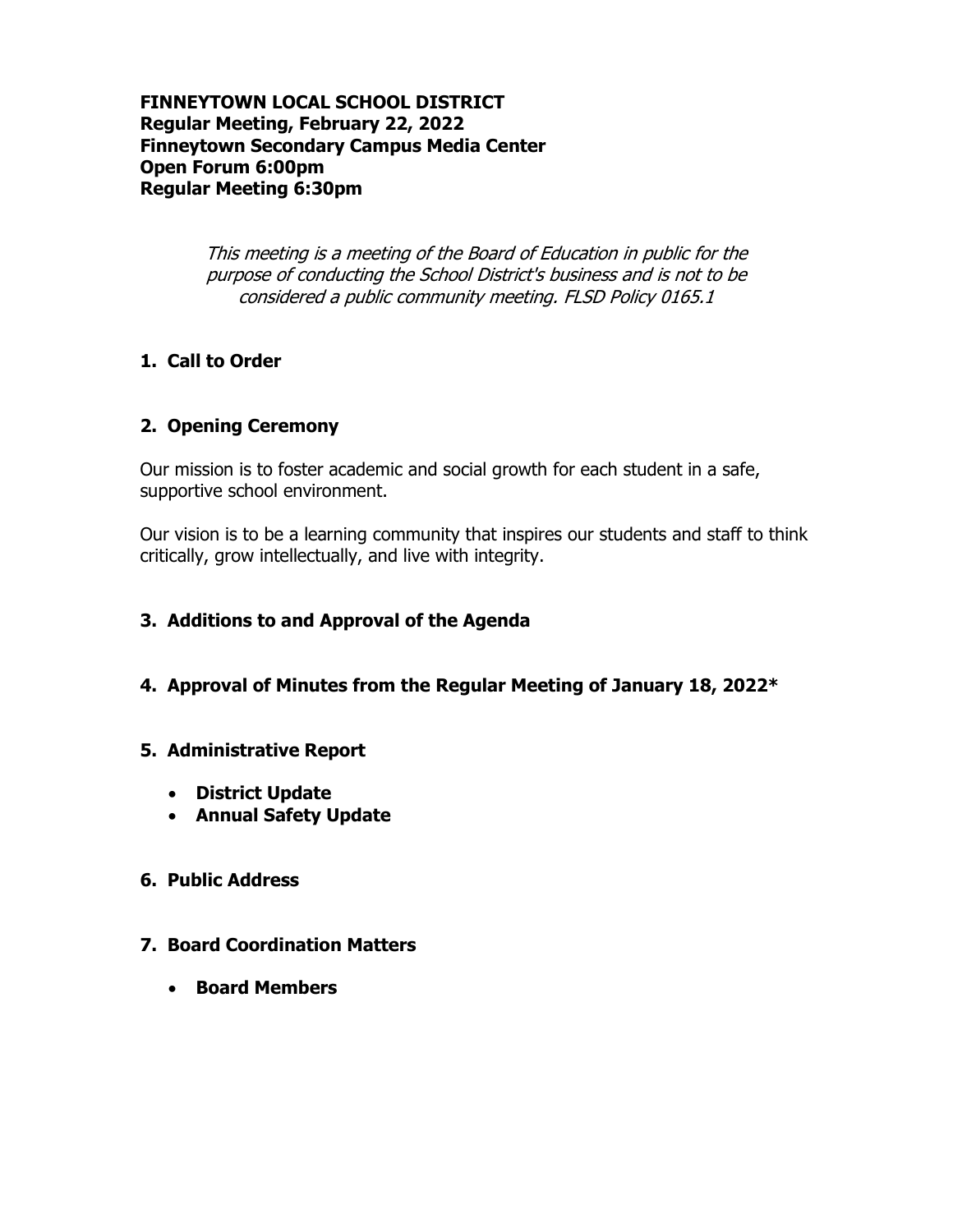### **8. Financial Matters**

### **8.1 Adoption of the Consent Calendar**

It is recommended that the Board adopt the "Consent Calendar" as follows:

Action by the Board of Education in adoption of the "Consent Calendar" at this point of the agenda means that all items appearing with an asterisk (\*) after the title constitute the "Consent Calendar" and are adopted by one single motion, unless a member of the Board of Education or the Superintendent requests that any such item be removed from the "Consent Calendar" and voted upon separately.

### **a) Monthly Financial Report\***

#### **b) Depository and Investment Balances as of January 31, 2022\***

| U.S. Bank |                                       | 0.0050%    | 558,068.05      |
|-----------|---------------------------------------|------------|-----------------|
| STAR Ohio |                                       | $0.1000\%$ | \$17,695,342.84 |
|           | U.S. Bank (construction fund) 0.6100% |            | \$6,466,860.24  |
|           | STAR Ohio (construction fund) 0.1000% |            | \$6,514,276.72  |

### **c) Interest Earned on Depository and Investment Accounts as of January 31, 2022\***

| General Fund             | \$1,543.76  |
|--------------------------|-------------|
| <b>Construction Fund</b> | \$21,652.41 |

### **d) Monthly Bond Project Spending and Commitment Report\***

### **[See attachment]**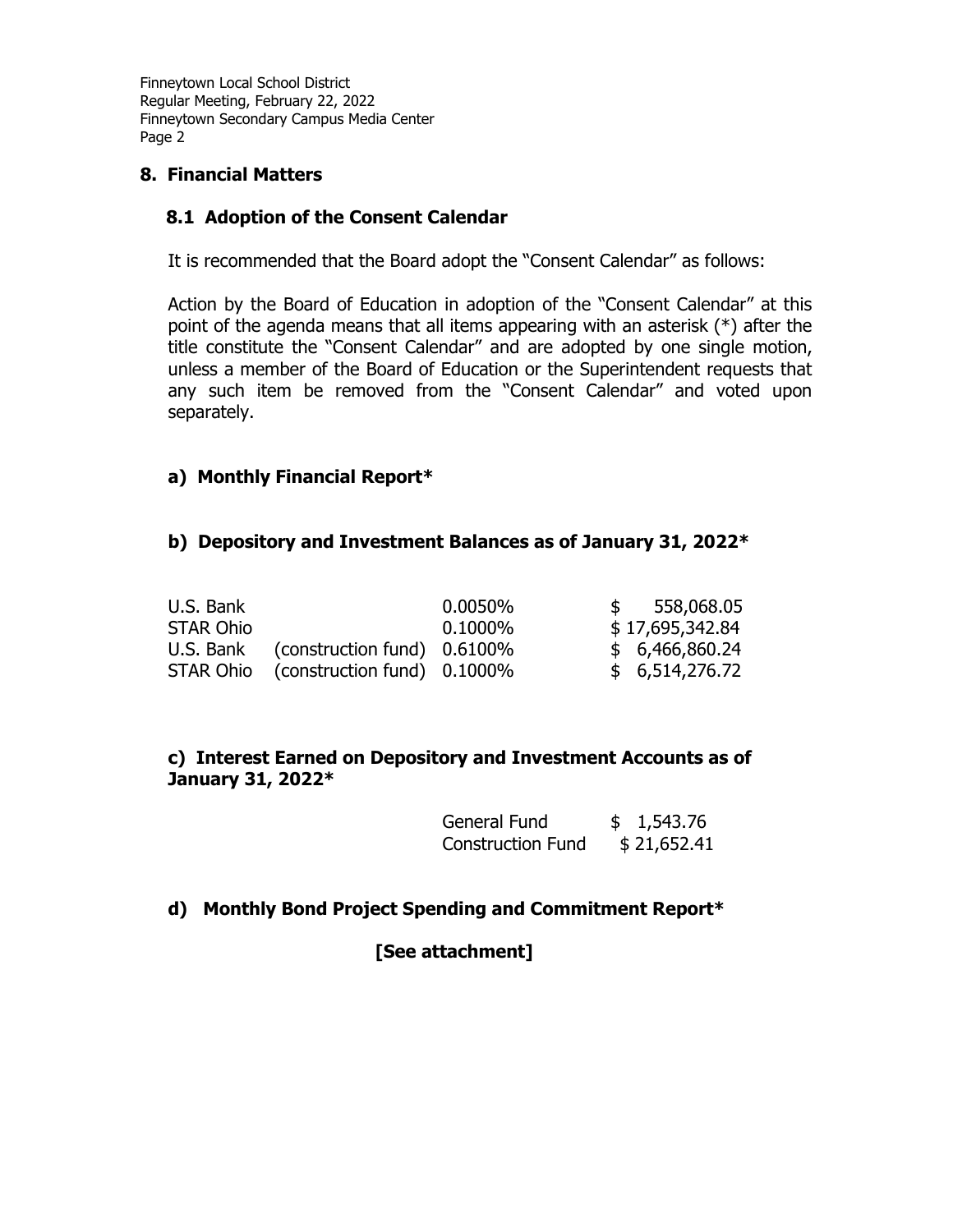# **9. Superintendent's Recommendations**

# **9.1 Adoption of the Consent Calendar**

It is recommended that the Board adopt the "Consent Calendar" as follows:

Action by the Board of Education in adoption of the "Consent Calendar" at this point of the agenda means that all items appearing with an asterisk (\*) after the title constitute the "Consent Calendar" and are adopted by one single motion, unless a member of the Board of Education or the Superintendent requests that any such item be removed from the "Consent Calendar" and voted upon separately.

# **a) Acknowledgement of Resignations\***

It is recommended that the Board acknowledge the following resignations, which have been previously accepted by the Superintendent:

| <b>Casey Burwinkel</b> | <b>Teacher</b><br>effective June 1, 2022                 | (personal) |
|------------------------|----------------------------------------------------------|------------|
| <b>Martha Hubbard</b>  | Media Specialist<br>effective May 31, 2022               | (personal) |
| <b>Marlo Thigpen</b>   | <b>Assistant Principal</b><br>effective January 31, 2022 | (personal) |

# **b) Approval of Contract – One Year Limited Classified\***

It is recommended that the Board approve a one year limited contract for the following new classified staff member, effective February 15, 2022 through June 30, 2022:

**Kristen Gerard** Special Education Assistant

# **c) Acknowledgement of Resignation from Supplemental Contract:**

It is recommended that the Board recognize the following resignation, which has been previously accepted by the Superintendent:

| <b>Alec Johnson</b> | Auditorium Manager      |            |
|---------------------|-------------------------|------------|
|                     | effective March 4, 2022 | (personal) |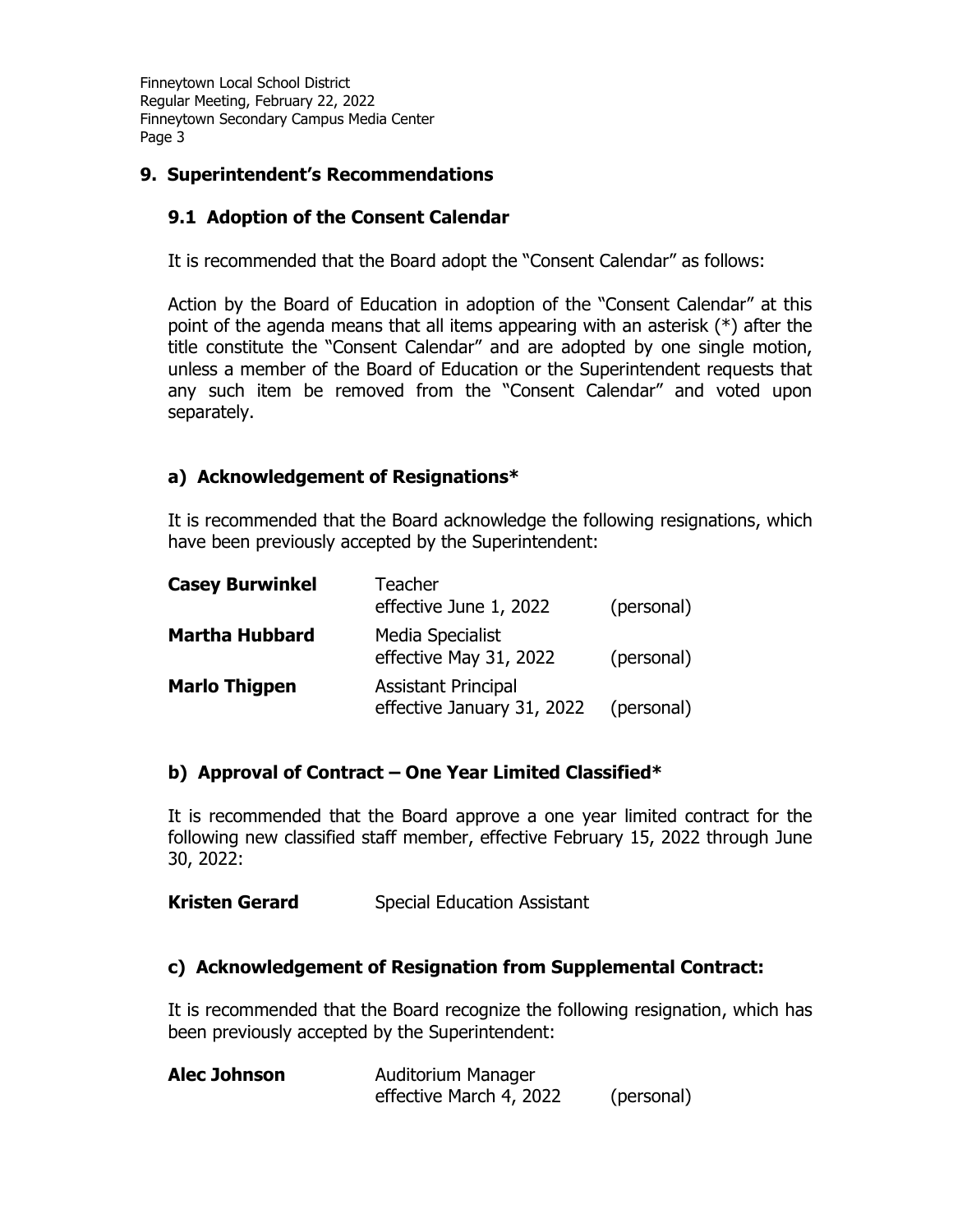#### **d) Approval of Contracts – Supplemental 2021-2022\***

It is recommended that the Board approve the following supplemental contracts, effective August 1, 2021 through June 30, 2022:

| <b>Zach Blyberg</b>     | Head Coach, Reserve Boys Basketball | \$3,167.00 |
|-------------------------|-------------------------------------|------------|
| <b>Jimmy Denson</b>     | Coach, Varsity Bowling              | \$1,190.00 |
| <b>Montorius Webley</b> | Head Coach, MS Girls Basketball     | \$1,622.00 |

### **e) Approval of Substitute Teachers Provided by Comprehensive Substitute Solutions\***

It is recommended that the Board approve the following substitute teachers who are employed by Comprehensive Substitute Solutions and may be assigned to fill absences for the Finneytown Local School District, effective February 16, 2022:

Babatu, Kwesi Barnes, Cheryl Barnes, Roosevelt Barnes, Sarah Barnett, Althea Bell, Danny Bellamah, Christopher Binford, Cornelia Blank, Diana Blanks, Earl Blunt, Sharron Brinkman, Rosa Caceros, Carina Calhoun, Brenda Cargile, Joyce Causey, Mikal Chenault, Kennedy Colvin, Gayle Connor, Kathryn Cooper, Edward Copeland, David Crumpley, Tanagna Cruz, Eva Davis, Gordon Davis, Rollins Davis, Samantha Delisio, John

Dietz, John Duskin, Deemiah Evans, Patricia Gaines, Queylah Gaski, Karen Gray, Kiara Harris, Jordan Hill, Gloria Hopkins, Samuel Howard, Latrice Hudson, Denesha Hughes Jr., George Israel, Shamauel Jones, Darrell King, Candace Laird, Maggie Leaver, Samantha Lockett, Teylar Marshall, Gwen Martin, Artis McCartney, Olivia Miller, Mari Kay Mosher, Parker Myers, Johnnie Nelson, Diamond Neri, McKenzie Nitti, Danielle

Obert, Jennifer Oliver, Verneda Ottesen, Lauren Padhy, Shivangi Parham, Ebony Partee Johnson, Dionne Perez, Adesina Phillips, Ciera Phipps, Marilyn Pittman, Felicia Pollington, Connie Price, Tanya Rice, Alisha Richey, Sheila Riggins, Maurice Robinson, Marilyn Rone, Jessica Ruffner, Sara Ryan, Samantha Salem, Duha Schneider, Cindy Schuler, Emily Shaw, Phyllis Sithe, Adam Skidmore, Carson St.Hilaire, Melissa Staley, Jordan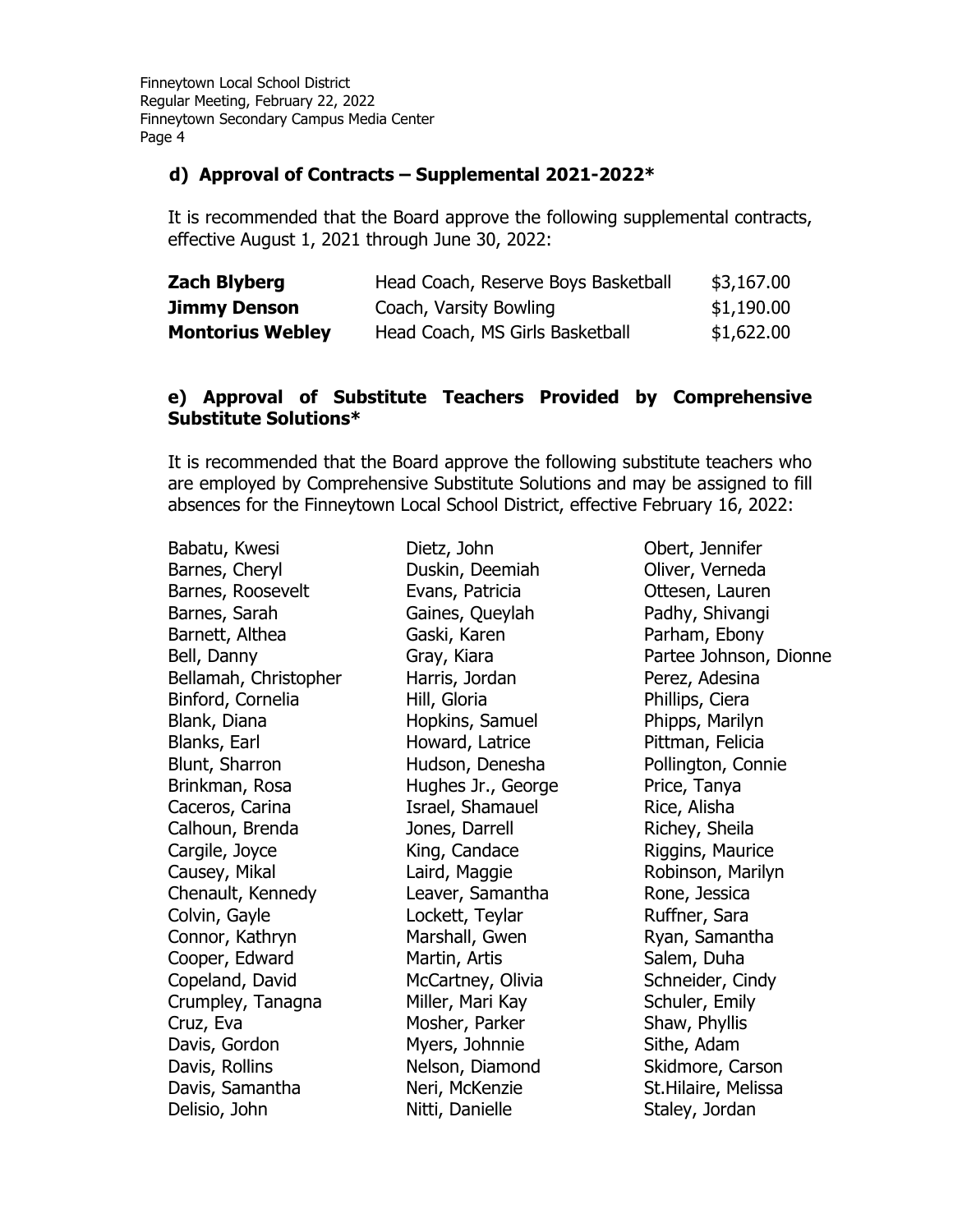| Stegman, Jessica   | VonderHaar, Susan | Wiggs, Joanne    |
|--------------------|-------------------|------------------|
| Sullivan, Clyde    | Walton, Ronald    | Williams, Carla  |
| Thomas, Jenna      | Ward, Melanie     | Williams, Tracey |
| Thrower, Edith     | Weiler, Michael   | Wilson, Brooklyn |
| Tubbs, Quinetta    | Wessels, Joe      | Wise, Donnise    |
| Uetrecht, Kimberly | Whitaker, Richard | Wolke, Sophia    |
|                    |                   |                  |

### **f) Approval of Family and Medical Leave\***

It is recommended that the Board approve the following Family Medical Leave:

**Ann Morey**, Accounting Specialist, beginning February 16, 2022, and continuing intermittently for a maximum period of twelve weeks.

### **g) Approval of Resolution of Participation - HCDDS\***

It is recommended that the Board approve the following resolution of participation:

Finneytown Local School District with Hamilton County Developmental Disabilities Services (HCDDS) to provide school services during the 2022-2023 school year to children ages 6 through 21 who are identified as needing intensive educational services.

HCDDS will charge the District for services rendered at the per pupil rates as follows: \$50,000 for students served at Rost or Fairfax School and transported by the District.

### **h) Approval of Agreement - Elevar Design Group\***

It is recommended that the Board approve the following agreement:

Finneytown Local School District with Elevar Design Group for professional planning services to complete a Strategic Facilities Development Plan. The cost shall not exceed \$45,000 plus direct expenses. The fee will be waived should Elevar Design Group be selected the Architect of Record (AOR) in a selection process managed by the OFCC.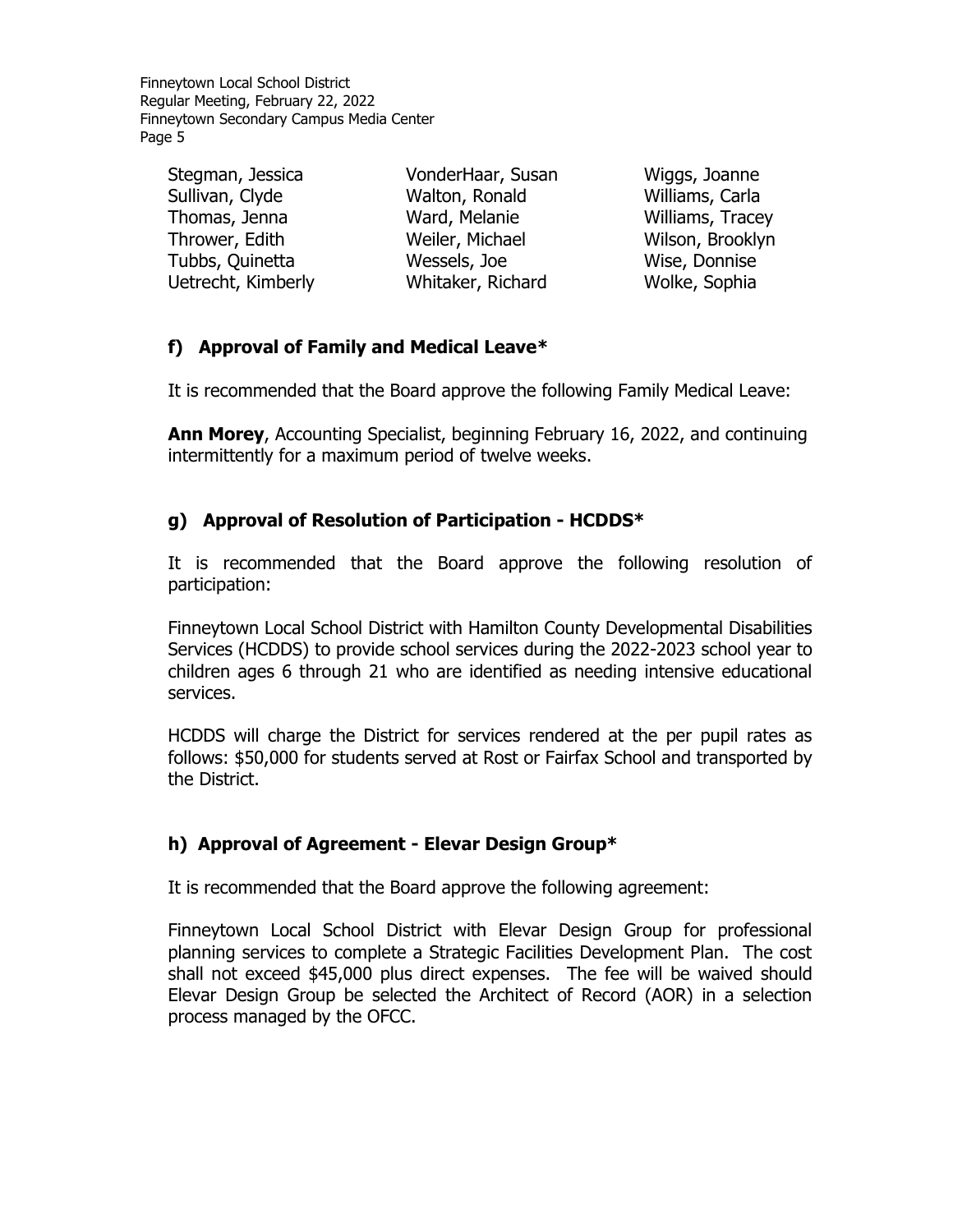### **i) Approval of Change Orders\***

It is recommended that the Board approve the following change orders for the new K-6 Elementary construction project:

### **1) Change Order #S52 – Skanska Contract**

Deduct \$38,562.31 for the return of \$50,000 in CMR contingency. 75% (\$37,500) of the contingency is returned to the Owner and the other 25% is considered Shared Savings to Skanska. Since we are reducing the contract value by \$37,500, the return also includes the associated bond and fee. The total return to the Owner is \$38,562.31. This return will be sufficient to cover change orders for the following priority alternates: Supergraphic in Gym, Additional Sidewalks, and Digital Clocks.

#### **2) Change Order #S53 – Skanska Contract**

Add \$3,049.14 to add a segmental retaining wall adjacent to the new water meter pit and hot box. Per the response to RFI #075 (included in the attachment), the retaining wall helped to create enough flat area to install the hot box and provide space for maintenance access; otherwise, the grading in the area was too steep.

#### **3) Change Order #S54 – Skanska Contract**

Add \$6,369.78 to purchase Alternate #30 Supergraphic in Gym. The alternate price to paint the new logo increased slightly due to increases in paint costs over the past year.

#### **4) Change Order #S55 – Skanska Contract**

Add \$18,015.86 to purchase Alternate #04 Additional Sidewalks and to delete the radius sidewalk between the academic wings.

### **5) Change Order #S56 – Skanska Contract**

Add \$4,130.10 to re-purpose casework from the teacher collaboration rooms for installation in Conference Room 1204, Admin Storage Room 1012, and Work Room 1028 per Bulletin #10. The work includes setting the base cabinets, cutting down the countertops, and adding backsplashes and side splashes. In Work Room 1028, the Bulletin adds electrical outlets above the countertop. Since the casework will no longer be installed in the teacher collaboration rooms, the void spaces will be infilled with LVT flooring.

#### **6) Change Order #S57 – Skanska Contract**

Add \$2,985.05 to provide rough-ins for clocks per Bulletin #11. Clock locations were relocated to public corridors and spaces. Clocks will not be installed in classrooms, except for the Music Room and Stage.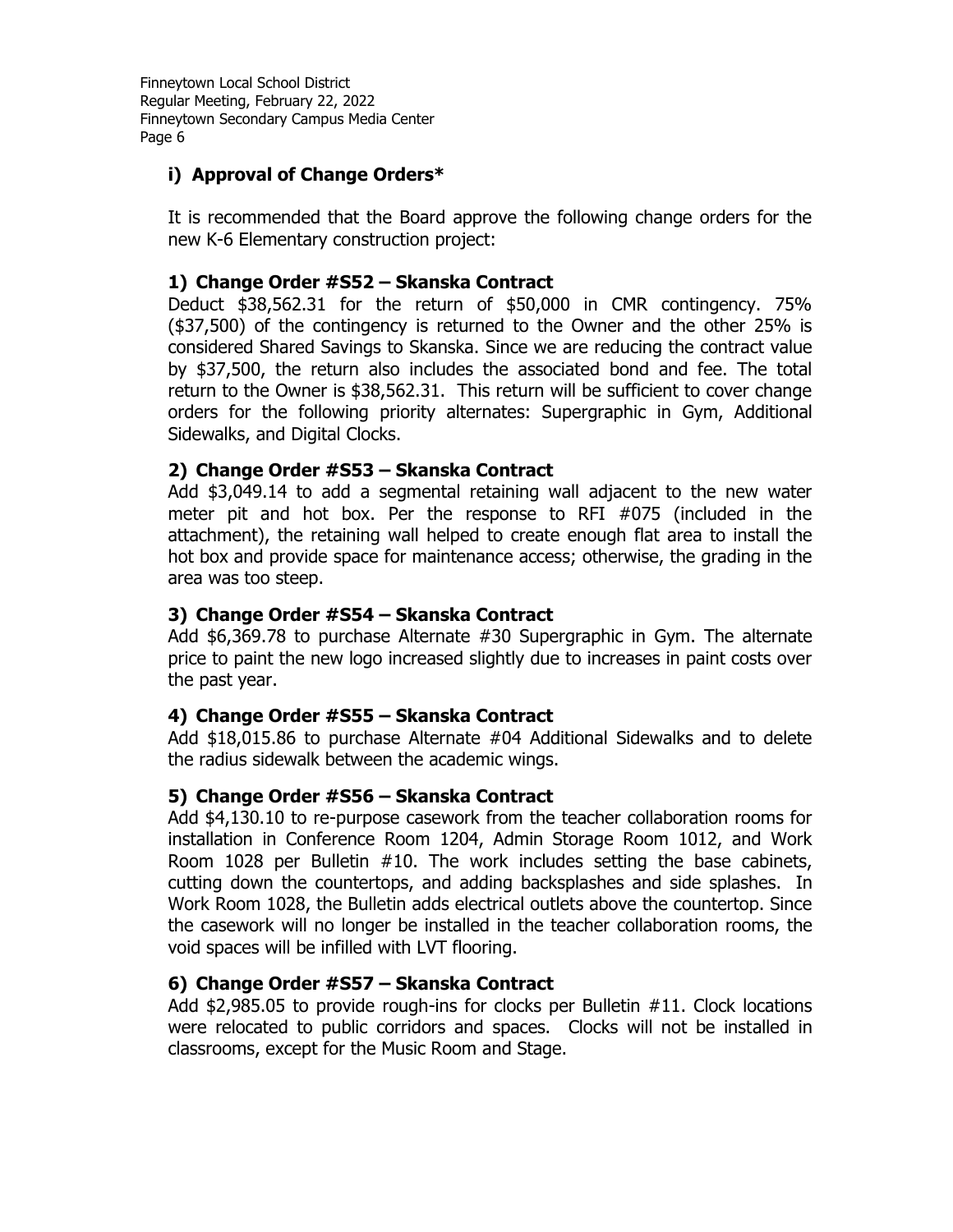# **j) Acceptance of Donation\***

It is recommended that the Board accept the following donation:

A \$500 cash donation to the Finneytown Secondary Campus from an anonymous donor on January 26, 2022.

# **10. Approval of School Year 2022-2023 Calendar**

| August 30, Tuesday                                                 | Staff In-Service - No School     |
|--------------------------------------------------------------------|----------------------------------|
| August 31, Wednesday                                               | Staff In-Service - No School     |
| September 1, Thursday                                              | Staff In-Service - No School     |
| September 2, Friday                                                | Staff In-Service - No School     |
| September 5, Monday                                                | Labor Day - No School            |
| September 6, Tuesday                                               | First Day for Students           |
| September 23, Friday                                               | Staff In-Service - No School     |
| October 24, Monday                                                 | Fall Break - No School           |
| November 10, Thursday                                              | 1st Quarter Ends (46 days)       |
| November 11, Friday                                                | Staff In-Service - No School     |
| November 23, Wednesday                                             | Conference Release Day-No School |
| November 24 & 25, Thursday & Friday                                | Thanksgiving Break - No School   |
| December 22, Thursday-December 30, Friday Winter Break - No School |                                  |
| January 2, Monday                                                  | Staff In-Service - No School     |
| January 3, Tuesday                                                 | <b>School Resumes</b>            |
| January 16, Monday                                                 | Dr. MLK, Jr. Day - No School     |
| January 27, Friday                                                 | 2nd Quarter Ends (43 days)       |
| February 17, Friday                                                | Conference Release Day-No School |
| February 20, Monday                                                | Presidents Day - No School       |
| March 27, Monday - March 31, Friday                                | Spring Break - No School         |
| April 3, Monday                                                    | <b>School Resumes</b>            |
| April 7, Friday                                                    | 3rd Quarter Ends (43 days)       |
| April 10, Monday                                                   | Staff In-Service - No School     |
| May 29, Monday                                                     | <b>Memorial Day</b>              |
| June 9, Friday                                                     | Last Day for Students            |
|                                                                    | 4th Quarter Ends (43 days)       |
| June 12, Monday                                                    | <b>Staff In-Service</b>          |
|                                                                    | Last Day for Staff               |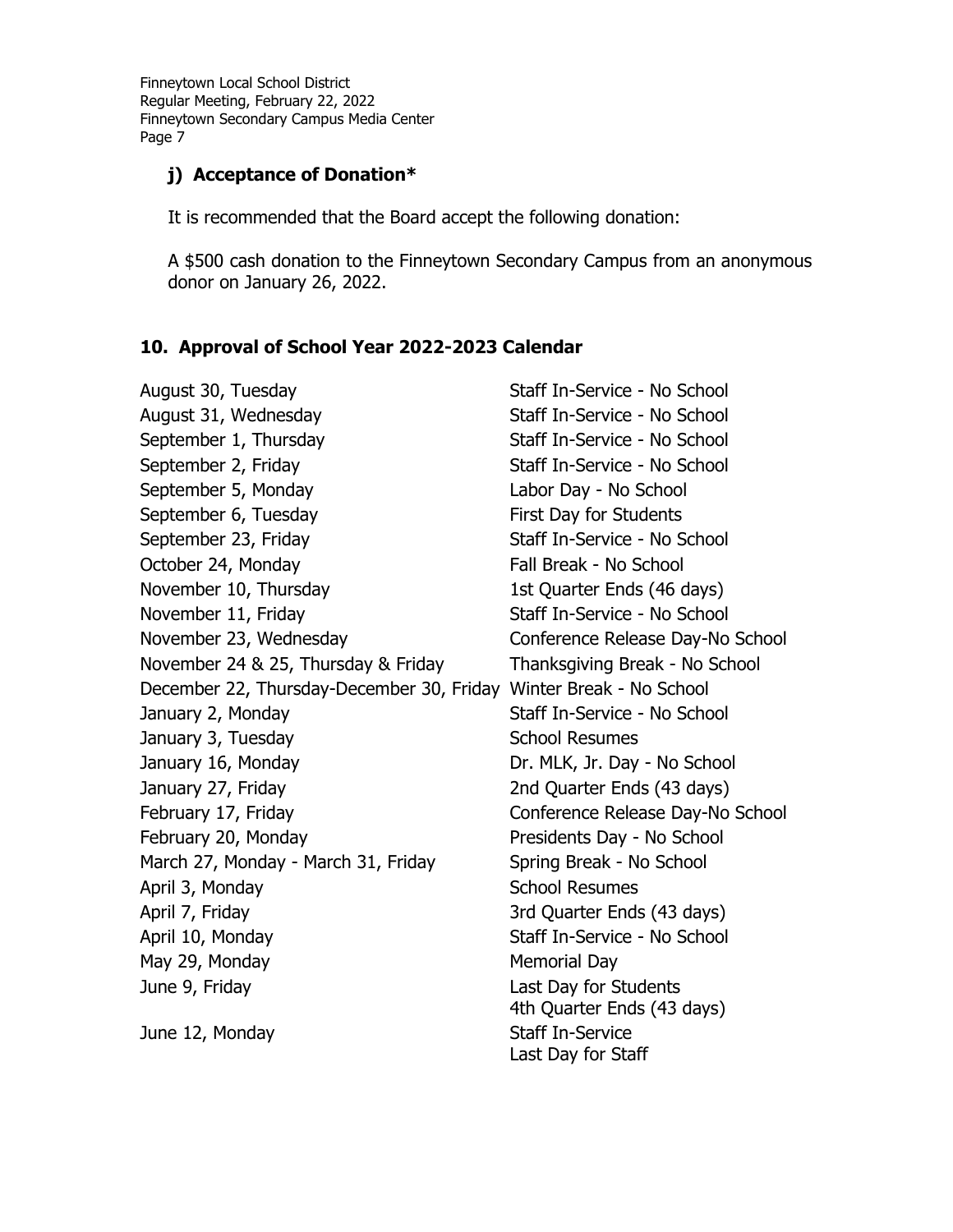# **11. Discussion of Transition to Mask Optional Plan**

Monitor over the course of the next four weeks. Switch to Mask Optional for the 4th quarter if:

- Rates stay low (less than 2% of our population).
- There is no evidence of clustering (multiple cases in same classroom or grade), as monitored and reported by our district nurse.
- There is a continual decline in cases in our county as reported by the Hamilton County Health Department.

The district would commit to doing the following if we move to mask optional:

- Continue to provide masks to those who wish to wear them.
- Continue an increased cleaning protocol.
- Continue to monitor for rates and spread. If an upward trend is noted, an immediate recommendation to reinstate a mask mandate would be made.

# **12. Proposed New/Revised Policies and Bylaws**

- 1616 **-** STAFF DRESS AND GROOMING
- 2271 **-** COLLEGE CREDIT PLUS PROGRAM
- 2370.01 **-** BLENDED LEARNING
- 5511 **-** DRESS AND GROOMING
- 5772 **-** WEAPONS
- 6110 **-** GRANT FUNDS
- 6114 **-** COST PRINCIPLES SPENDING FEDERAL FUNDS
- 6325 **-** PROCUREMENT FEDERAL GRANTS/FUNDS
- 6423 **-** USE OF CREDIT CARDS
- 7217 **-** WEAPONS
- 8500 **-** FOOD SERVICES

# **13. Announcements**

The next regular meeting of the Finneytown Board of Education will take place on Monday, March 21, 2022 at 6:30pm in the Media Center of the Finneytown Secondary Campus, 8916 Fontainebleau Terrace, Cincinnati, OH 45231. Open forum will begin at 6:00pm.